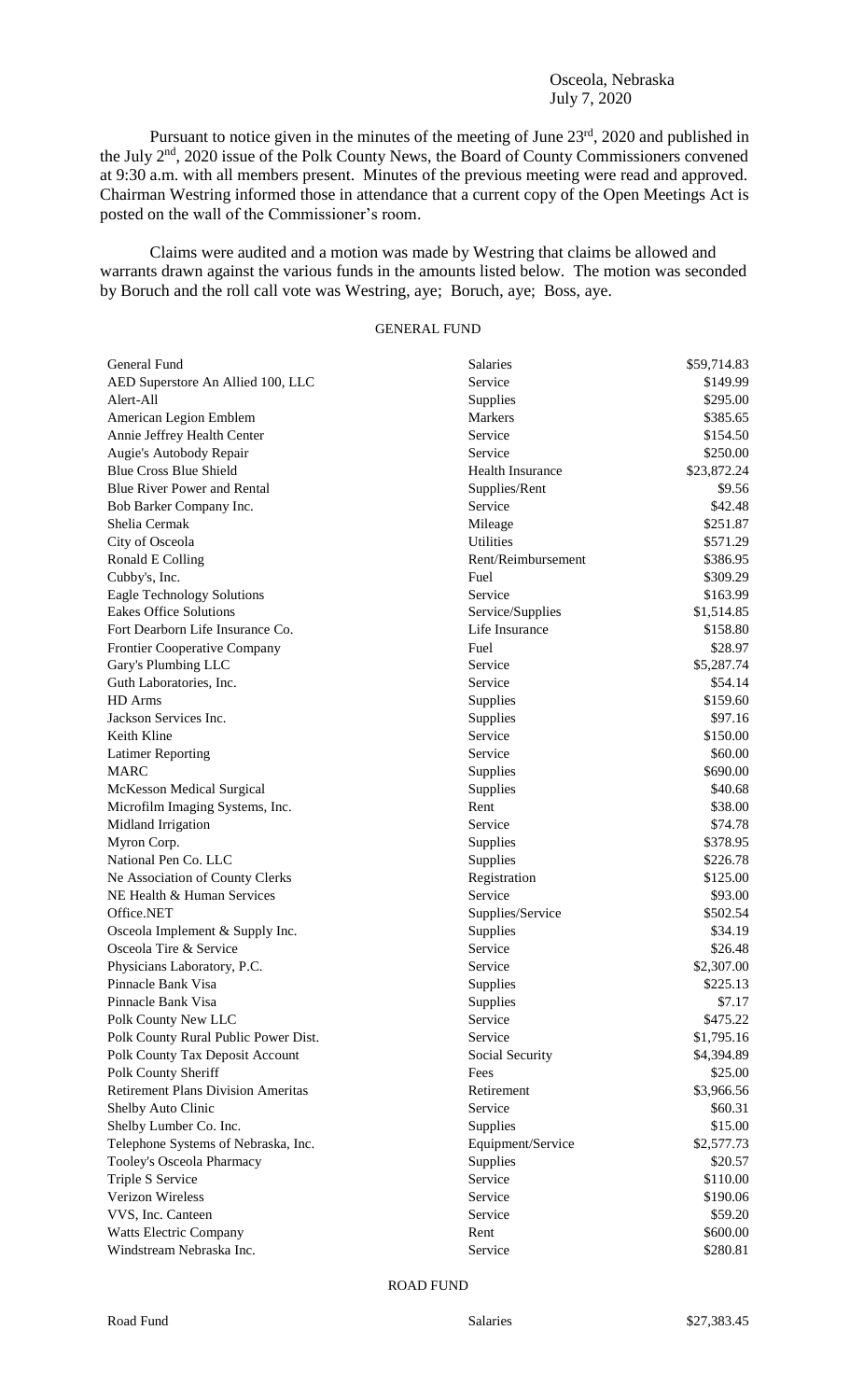| <b>Black Hills Energy</b>                                                                                                       | Service                     | \$39.85     |  |  |
|---------------------------------------------------------------------------------------------------------------------------------|-----------------------------|-------------|--|--|
| <b>Blue Cross Blue Shield</b>                                                                                                   | <b>Health Insurance</b>     | \$10,230.96 |  |  |
| Carl's Skrap                                                                                                                    | Service                     | \$36.00     |  |  |
| City of Osceola                                                                                                                 | Service                     | \$70.70     |  |  |
| Dale R Johnson Enterprises                                                                                                      | Supplies                    | \$59,377.46 |  |  |
| <b>Extreme Glass</b>                                                                                                            | Service                     | \$517.95    |  |  |
| <b>Filter Care</b>                                                                                                              | Service                     | \$36.25     |  |  |
| Fort Dearborn Life Insurance Co.                                                                                                | Life Insurance              | \$82.40     |  |  |
| Hays Land Surveying, LLC                                                                                                        | Service                     | \$7,780.03  |  |  |
| JEO Consulting Group Inc.                                                                                                       | Service                     | \$2,458.75  |  |  |
| Johnson Sand & Gravel Co. Inc.                                                                                                  | Supplies                    | \$5,763.48  |  |  |
| Midwest Service & Sales Co.                                                                                                     | Supplies                    | \$11,526.90 |  |  |
| Nebraska Department of Revenue                                                                                                  | Fuel Tax                    | \$682.00    |  |  |
| Osceola Implement & Supply Inc.                                                                                                 | Service/Supplies            | \$134.11    |  |  |
| Overhead Door Co of Columbus                                                                                                    | Service                     | \$52.55     |  |  |
| Polk County News LLC                                                                                                            | Service                     | \$6.23      |  |  |
| Polk County Rural Public Power Dist.                                                                                            | Service                     | \$187.07    |  |  |
| Polk County Tax Deposit Account                                                                                                 | Social Security             | \$2,058.90  |  |  |
| Power Plan                                                                                                                      | Service                     | \$4,702.86  |  |  |
| Rally Auto Parts                                                                                                                | Service/Supplies            | \$790.42    |  |  |
| <b>Retirement Plans Division Ameritas</b>                                                                                       | Retirement                  | \$1,731.52  |  |  |
| Shelby Auto Clinic                                                                                                              | Supplies                    | \$669.05    |  |  |
| Shelby Lumber Co. Inc.                                                                                                          | Supplies                    | \$45.00     |  |  |
| Village of Shelby                                                                                                               | Service                     | \$91.18     |  |  |
| Windstream Nebraska Inc.                                                                                                        | Service                     | \$172.32    |  |  |
|                                                                                                                                 |                             |             |  |  |
| SENIOR SERVICES FUND                                                                                                            |                             |             |  |  |
| Good Samaritan Society-Osceola                                                                                                  | Service                     | \$120.00    |  |  |
|                                                                                                                                 | <b>INHERITANCE TAX FUND</b> |             |  |  |
| DAS State Accounting-Central Finance                                                                                            | <b>Computer Expense</b>     | \$448.00    |  |  |
| MIPS INC.                                                                                                                       | Service                     | \$482.17    |  |  |
|                                                                                                                                 |                             |             |  |  |
| 911 EMERGENCY MANAGEMENT FUND                                                                                                   |                             |             |  |  |
| Midwest Service & Sales Co.                                                                                                     | Supplies                    | \$415.00    |  |  |
| NE Regional Interoperability Network                                                                                            | Service                     | \$3,000.00  |  |  |
| Windstream Nebraska Inc.                                                                                                        | Service                     | \$251.45    |  |  |
|                                                                                                                                 |                             |             |  |  |
|                                                                                                                                 | <b>WEED FUND</b>            |             |  |  |
| Ag Spray Equipment                                                                                                              | Service                     | \$307.95    |  |  |
| City of Osceola                                                                                                                 | Service                     | \$68.74     |  |  |
| Frontier Cooperative Company                                                                                                    | Supplies                    | \$277.05    |  |  |
| Osceola Tire & Service                                                                                                          | Service/Supplies            | \$1,571.65  |  |  |
| Polk County Rural Public Power Dist.                                                                                            | Service                     | \$48.16     |  |  |
| Rally Auto Parts                                                                                                                | Service/Supplies            | \$22.63     |  |  |
|                                                                                                                                 |                             |             |  |  |
| The following fees for the month of June were earned by the various offices and                                                 |                             |             |  |  |
| submitted to the County Treasurer. County Treasurer receipts show fees earned were credited to<br>the appropriate county funds. |                             |             |  |  |

| Dwaine W. Ladwig, County Sheriff | \$1,058.84 |
|----------------------------------|------------|
| Debra S. Girard, County Clerk    | \$4,607.43 |

The County Jail Report for the month of June was reviewed by the Board and approved.

A motion was made by Boruch to appoint Frank Ostrander as a member of the Polk County Veterans' Service Committee to fill the unexpired term of Burdette Flodman who has passed away. The motion was seconded by Boss and the roll call vote was Boruch, aye; Boss, aye; Westring, aye.

Supt. Theis updated the Board on the work being done in the Road Dept. Seeding the shoulders of the Polk North Project will take place today and tomorrow. The crew has been grading 129th Road between Roads B and C yesterday and today with grading work to start soon on a small portion 138th Road just west of Q Road. Supt. Theis and Commissioner Boss met